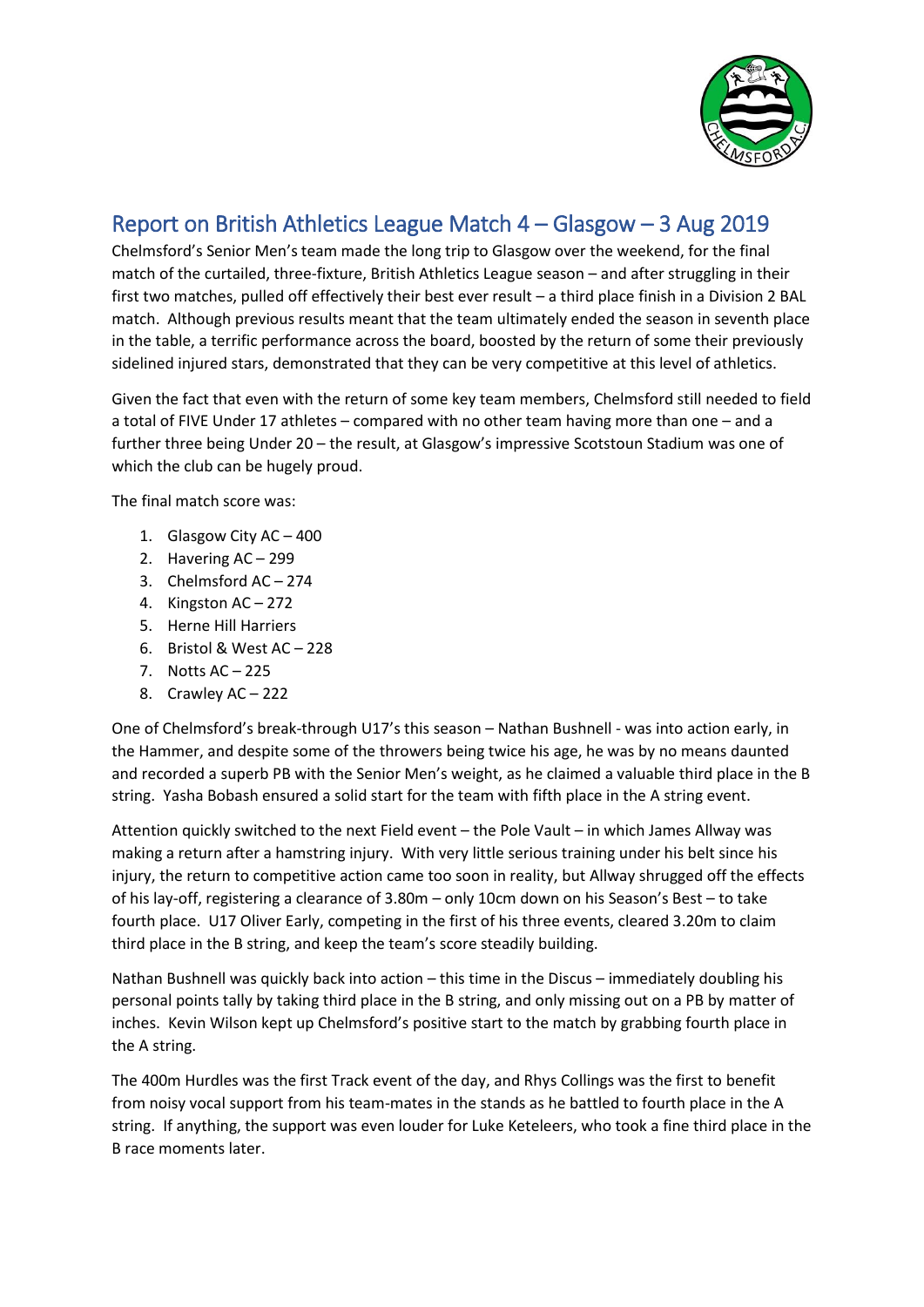

The 800m came next – a race in which Chelmsford fielded two U20 athletes – and BOTH recorded PB's! Joe Lane recorded his third sub two-minute finish of the season as he crossed the line in sixth place in the A race, and Joe Abbott knocked two seconds off his PB as he claimed fifth place in the B race.

In the Long Jump Chelmsford had even younger athletes in action – both being Under 17's – and both jumped out of their skins in two of the most impressive performances of the day. Johnson Alo is only a first year U17 athlete, but he claimed an outstanding third place in the A event, adding almost half a metre to his PB, with a distance of 6.61m! Oliver Early, in his second event of the day, wasn't far behind him with a Season's Best jump which was good enough for third place in the B event.

Back on the track, the sprinters were on their blocks for the 100m races, and Lewis Thorn took fifth place in an exceptionally competitive A race, before Darcy Sullivan received an unfortunate DQ for a false start in the B race.

With the sun shining brightly, on a humid afternoon, the 3000m Steeplechase was a punishing race for all of the athletes involved, but the vastly experienced Nick Hardy ran a Season's Best to take third place in the A race, with Owen Thomas doing likewise to grab more vital points with second place in the B event.

The 110m Hurdles provided another opportunity for the Chelmsford support team to lend their boisterous vocal support, as the highly consistent Bradley Reed took a classy second place in the A race, and Chelmsford's current top points scorer this season, Luke Keteleers, secured third place in the B race despite suffering from a painful, ongoing knee injury.

With half of the match complete, news came in that Chelmsford were sitting in third place in the match, and that a far more positive end to the season was possible than had appeared likely as they had travelled North. This news certainly seemed to act as a boost to Kevin Wilson, as he added a superb 25cm to his PB in the Shot, throwing 13.83m, and taking second place. Nathan Bushnell in his third event of the day, claimed an excellent fourth place in the B event.

Next in the Field was the High Jump. Tom Hewes was another member of the team returning to competition sooner than his rehabilitation after a knee operation would recommend but, in a display of commitment to the team cause that echoed a terrific team spirit in general, he claimed a valuable third place in the A event. Oliver Early (U17) narrowly failed to improve on his PB, as he took a fine equal second place in the B competition, in his own third event of the day.

Back on the track, highly rated Lewis Thorn produced one of the performances of the day in the next event, taking over half a second off of his PB, to claim fourth place in a high quality 400m, while Joe Wells powered around the track to cross the line in sixth place in a very competitive B race.

The 1500m was another very hard race in the hot conditions, and Steve Woodford and Nick Hardy both pushed themselves to exhaustion to keep the Chelmsford score ticking over, and keep the team in third place.

The Triple Jump saw Chelmsford field another U17 pairing, as Johnson Alo returned to action, to accompany Joshua Ogunfolaju. Ogunfolaju beat a number of far more experienced campaigners, to